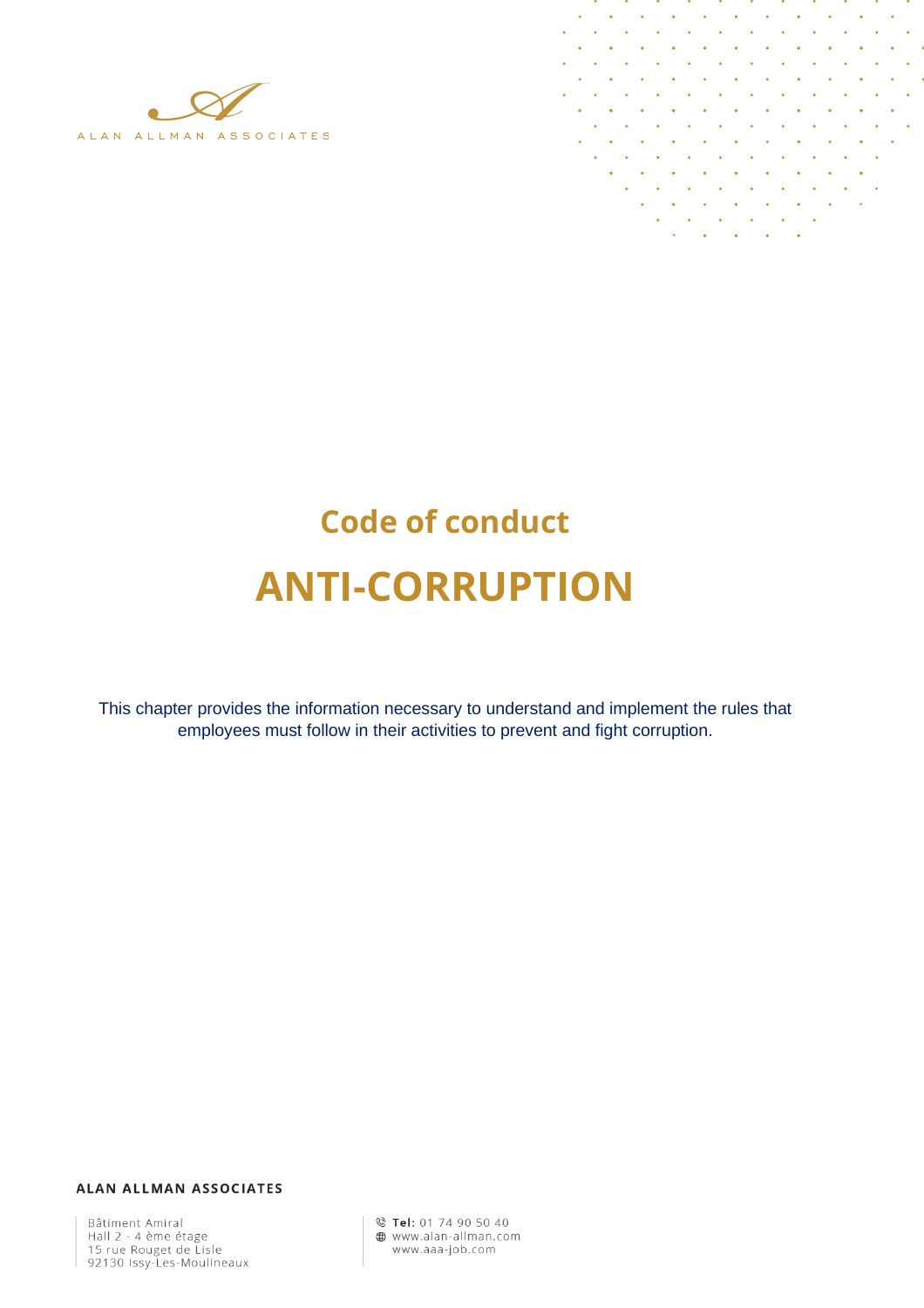



## **Gifts and invitations**

Offering or accepting gifts and invitations is often seen as an act of courtesy to strengthen business relationships.

However, anti-corruption rules prohibit the offering of gifts, invitations and the like to a third party in order to obtain an undue advantage or to exercise undue influence on any official action.

Thus, offering or accepting gifts or invitations can be considered as one of the obvious forms of bribery, especially in the context of a business transaction or a request for a permit from a public official.

#### **The rules to be respected:**

- → Employees should inform their business partners of the ALAN ALLMAN ASSOCIATES Group's rules on gifts and invitations and inquire about their own.
- → Gifts and invitations may only be received or offered if they are not prohibited by local law. Where permitted, the giving or accepting of a gift or invitation should be exceptional.
- → In all cases, gifts and invitations offered or received from a Public Official are prohibited.
- → Gifts of cash or cash equivalents such as gift vouchers are not permitted.
- → Gifts and invitations are strictly professional. They may not be received at the employee's home and may only concern the employee or the business partner, to the exclusion of their family and/or other relations.
- → Gifts and invitations should be of reasonable value, appropriate to the circumstances and in line with commercial practice (e.g. end of year gift, end of assignment meal, etc.).
- → In particular, the acceptance and offering of gifts is tolerated if they are of a value of less than €150 including VAT per person, per year and per business partner.
- ➔ Above this threshold, the acceptance or offer of gifts by an Employee is subject to the prior authorisation of their line manager.
- → In the event of non-validation, the gift received must be returned to the business partner, by decision of the hierarchy, accompanied by a letter of thanks reminding the ALAN ALLMAN ASSOCIATES Group's rules on the acceptance of gifts.
- → Employees should, where possible, share the gift received within their team (e.g. consumable item such as a box of chocolate) or hold a prize draw.

#### **ALAN ALLMAN ASSOCIATES**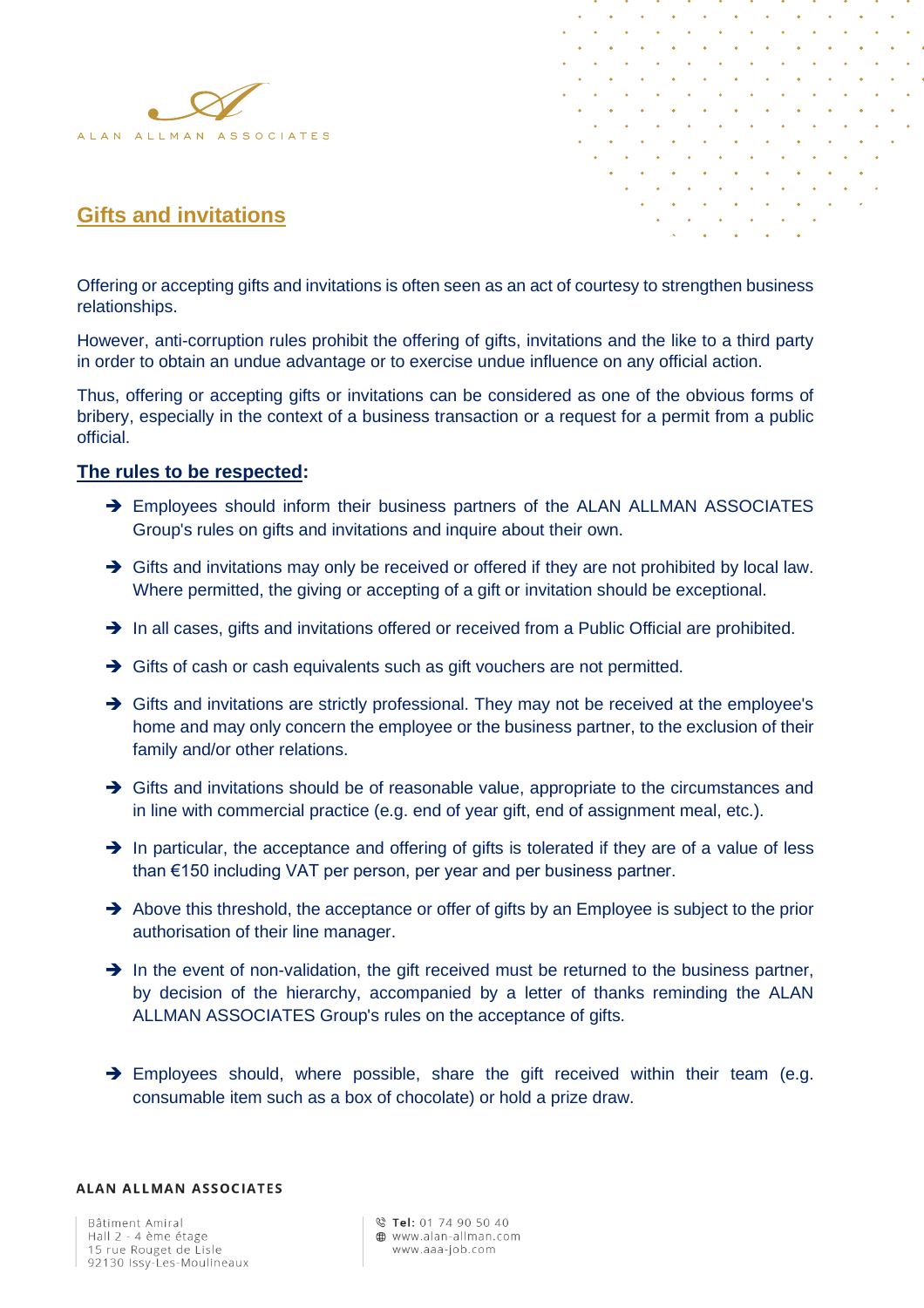

- → The acceptance and offering by an Employee of invitations (business meals, professional events, etc.) are only tolerated if they are linked to the Employee's normal activity, are related to the projects and activities of the ALAN ALLMAN ASSOCIATES Group, and if their estimated value is less than €150 including tax.
- ➔ The acceptance and offer of invitations exceeding €150 including tax, of a more exceptional nature (shows, sporting events, etc.), and/or outside working hours (weekends, holidays, public holidays), must be subject to a prior request for authorisation from the line manager.
- → The Employee may only accept an invitation to an event if the inviting business partner is present at the event.
- → Gifts and invitations should take place at a distance from any important decision making (tendering procedure, invitation to tender, etc.).

Indeed, the circumstances of the gift or invitation must not be such as to give rise to suspicions of corruption, even after the fact. It is therefore important to be aware of the context and the meaning of a benefit or gift, which should not imply any expectation of compensation.

If the above conditions are not respected, the gift or invitation must be returned immediately by the employee, accompanied by a letter of thanks recalling the rules of the ALAN ALLMAN ASSOCIATES Group regarding the acceptance of gifts and invitations.

In any case, if local legislation is stricter than the above rules, the stricter rule should be followed.

## **Business partners**

The risk of corruption exists whenever the ALAN ALLMAN ASSOCIATES Group has business relations with various business partners in the course of its professional activities ("Business to Business").

Indeed, in certain circumstances, a company can be held legally responsible for acts of corruption committed by its business partner.

The ALAN ALLMAN ASSOCIATES Group's business partners include:

- → Suppliers;
- **→** Subcontractors;
- **→** Intermediaries;
- → Advisors (consultants, investment bankers, lawyers, etc.);
- → Clients.

#### **ALAN ALLMAN ASSOCIATES**

Bâtiment Amiral Hall 2 - 4 ème étage 15 rue Rouget de Lisle 92130 Issy-Les-Moulineaux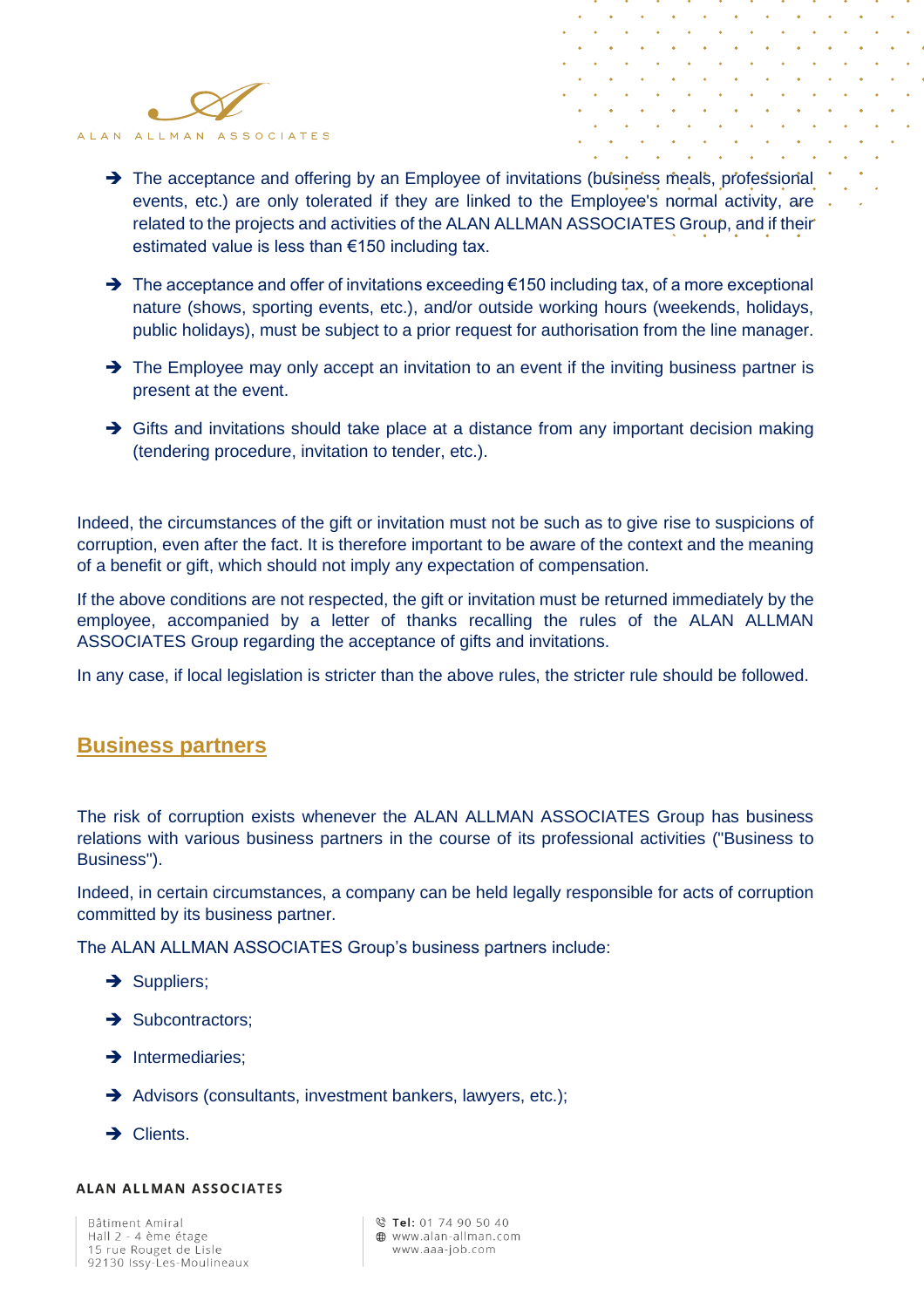



#### **The rules to be respected:**

- → Prior to entering into a business relationship with a business partner, due diligence should. be carried out in accordance with internal procedures, which is appropriate and proportionate to the business partner's particular situation.
- **→** Any use of a business partner must be in the form of a written contract.
- → These contracts should explicitly contain clauses certifying that the co-contractor complies with anti-corruption rules and laws and provide for the invalidity of the contract in case of violation of these rules.
- ➔ Payments made to a business partner should always correspond to appropriate remuneration commensurate with the service provided. Particular care should be taken with payments made into a bank account held abroad.
- ➔ No payment should be made in cash or without a duly approved contractual agreement.
- → These payments must be made after submission of an invoice, duly validated, in priority by bank transfer to the business partner's bank account, after verification of the beneficiary's bank details, and for the amount shown on the invoice, in accordance with the contractual provisions. In addition, they must be recorded in the company's accounts.
- ➔ Payments by cheque must remain exceptional and justified by it being impossible to make a bank transfer.
- ➔ The reality of the service provided should be checked and the financial terms of the contract reconciled with the invoices paid.

## **Conflicts of interest**

Conflict of interest refers to any situation where the personal interests of an Employee (or those of a legal or natural person to whom they are linked or with whom they are close) are contrary to the interests of the ALAN ALLMAN ASSOCIATES Group.

Personal interests are those interests that could influence or appear to influence the way in which the Employee carries out the duties and responsibilities entrusted to them by the Group.

Such a situation could arise, for example, if an employee:

- → negotiates on behalf of the ALAN ALLMAN ASSOCIATES Group a contract from which they derive a present or future personal interest;
- → has a financial interest in a company controlled by competitors or clients of the ALAN ALLMAN ASSOCIATES Group, etc.

#### **ALAN ALLMAN ASSOCIATES**

Bâtiment Amiral Hall 2 - 4 ème étage 15 rue Rouget de Lisle 92130 Issy-Les-Moulineaux © Tel: 01 74 90 50 40 **40** www.alan-allman.com www.aaa-job.com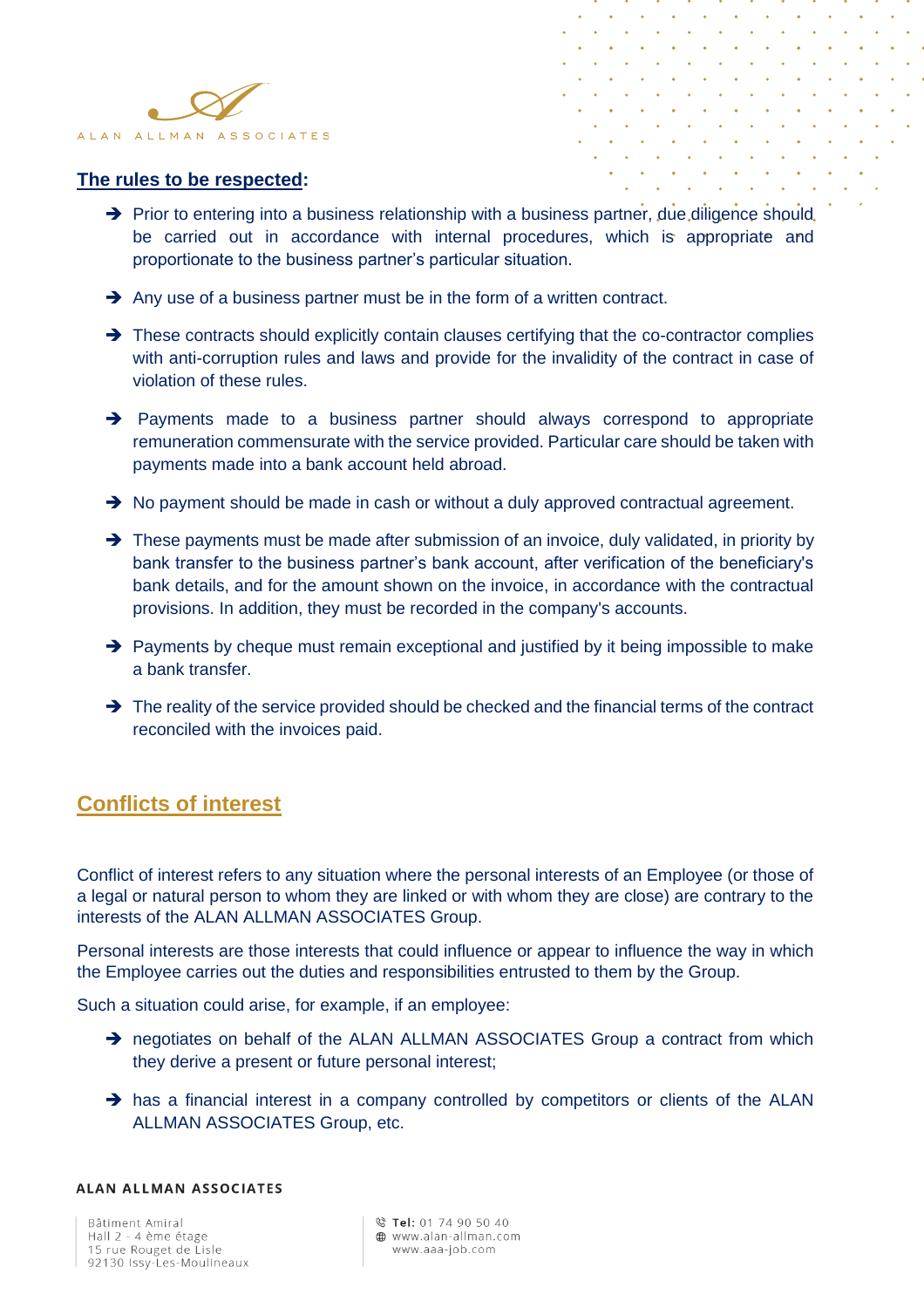

Since a conflict of interest may conceal an act of corruption, it is essential that employees are vigilant about the occurrence of conflicts of interest.

#### **The rules to be respected:**

- → Employees must always put the interests of the ALAN ALLMAN ASSOCIATES Group first by refraining from putting forward any personal, financial or family interests.
- ➔ In the event of potential or actual conflicts of interest, Employees must inform their superiors as soon as possible and, at the very least, before any decision is taken concerning the business relationship with the business partner in question. In this case, Staff must refrain from participating in the decision-making process.

## **Facilitation payments**

Facilitation payments are sums of money, often small, requested by public officials in order to obtain or accelerate the completion of certain administrative acts (processing of state documents, issuance of authorisations or permits, etc.).

Such payments are prohibited in most countries.

#### **The rules to be respected:**

→ The ALAN ALLMAN ASSOCIATES Group prohibits facilitation payments, even if local laws permit them.

## **Recruitment**

The recruitment of a new employee within the ALAN ALLMAN ASSOCIATES Group may potentially give rise to an act of corruption in the event that the Group is granted an undue advantage by a third party in return for the hiring of a particular candidate; in particular, in order to obtain a benefit relating to a future contract or influence on an administrative decision.

#### **The rules to be respected:**

→ Any undue advantage (personal or in the context of their duties) granted by a third party in exchange for the recruitment of an Employee is prohibited.

## **Lobbying**

#### **ALAN ALLMAN ASSOCIATES**

Bâtiment Amiral Hall 2 - 4 ème étage 15 rue Rouget de Lisle 92130 Issy-Les-Moulineaux

© Tel: 01 74 90 50 40 **40** www.alan-allman.com www.aaa-job.com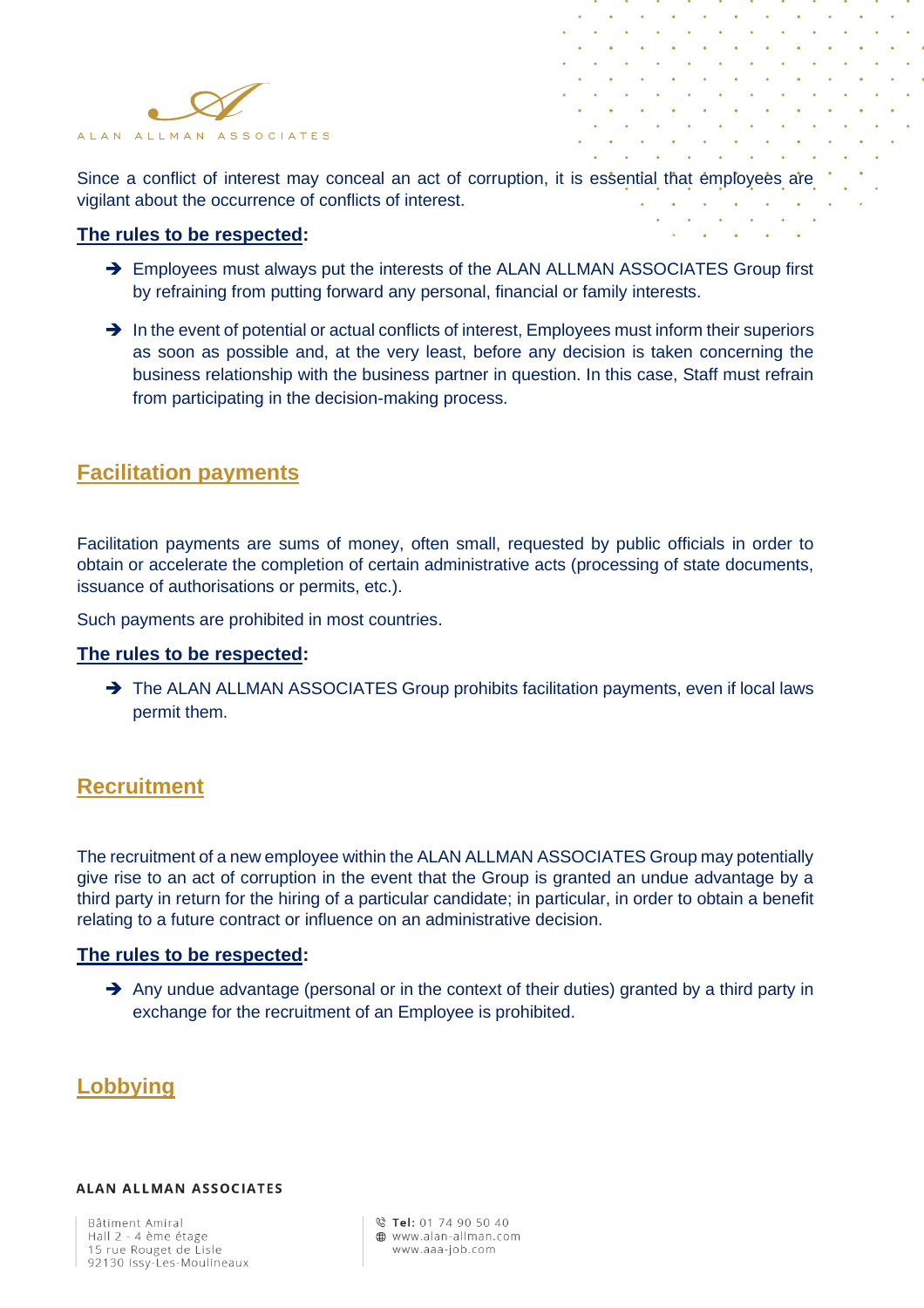

Lobbying is any activity designed to influence a government or institution in favour of a particular cause or expected outcome. In particular, it is a constructive and transparent contribution to the development of public policy on relevant issues related to the activities of a Group.

This contribution aims to enrich the thinking of public decision-makers.

The line between lobbying and corruption is sometimes thin. Indeed, lobbying becomes corruption if the lobbying person offers an advantage to a public official in order to induce them to support legislation or activities that would be favourable to them.

#### **The rules to be respected:**

- → Demonstrate integrity, intellectual probity and transparency in all relations with institutions and/or public officials, regardless of the situation or interest being defended.
- → Provide reliable and objective information, without seeking to obtain information or decisions by exerting any pressure.
- **→** Do not seek undue political or regulatory advantage.
- → Ensure that interest representatives carry out their activities in accordance with this Code and the applicable regulations.

## **Donations, sponsorship and patronage**

The ALAN ALLMAN ASSOCIATES Group may be called upon to work in favour of civil society by making donations and carrying out patronage or sponsorship activities, particularly with charitable organisations.

Such donations, sponsorship and patronage activities can be qualified as corruption when they are made with the aim of obtaining an undue advantage.

For example, donations, sponsorship and patronage activities can be used as a means to bribe a person to influence a decision in a transaction, especially if that person has a family interest with the organisation receiving the donation or sponsorship.

#### **The rules to be respected:**

- → Donations, patronage and sponsorship activities are permitted subject to compliance with applicable laws and regulations.
- → Donations, patronage and sponsorship activities should never be for the benefit of individuals.
- → Donations, patronage and sponsorship activities must not be made to obtain an undue advantage or unduly influence a decision.

#### **ALAN ALLMAN ASSOCIATES**

Bâtiment Amiral Hall 2 - 4 ème étage 15 rue Rouget de Lisle 92130 Issy-Les-Moulineaux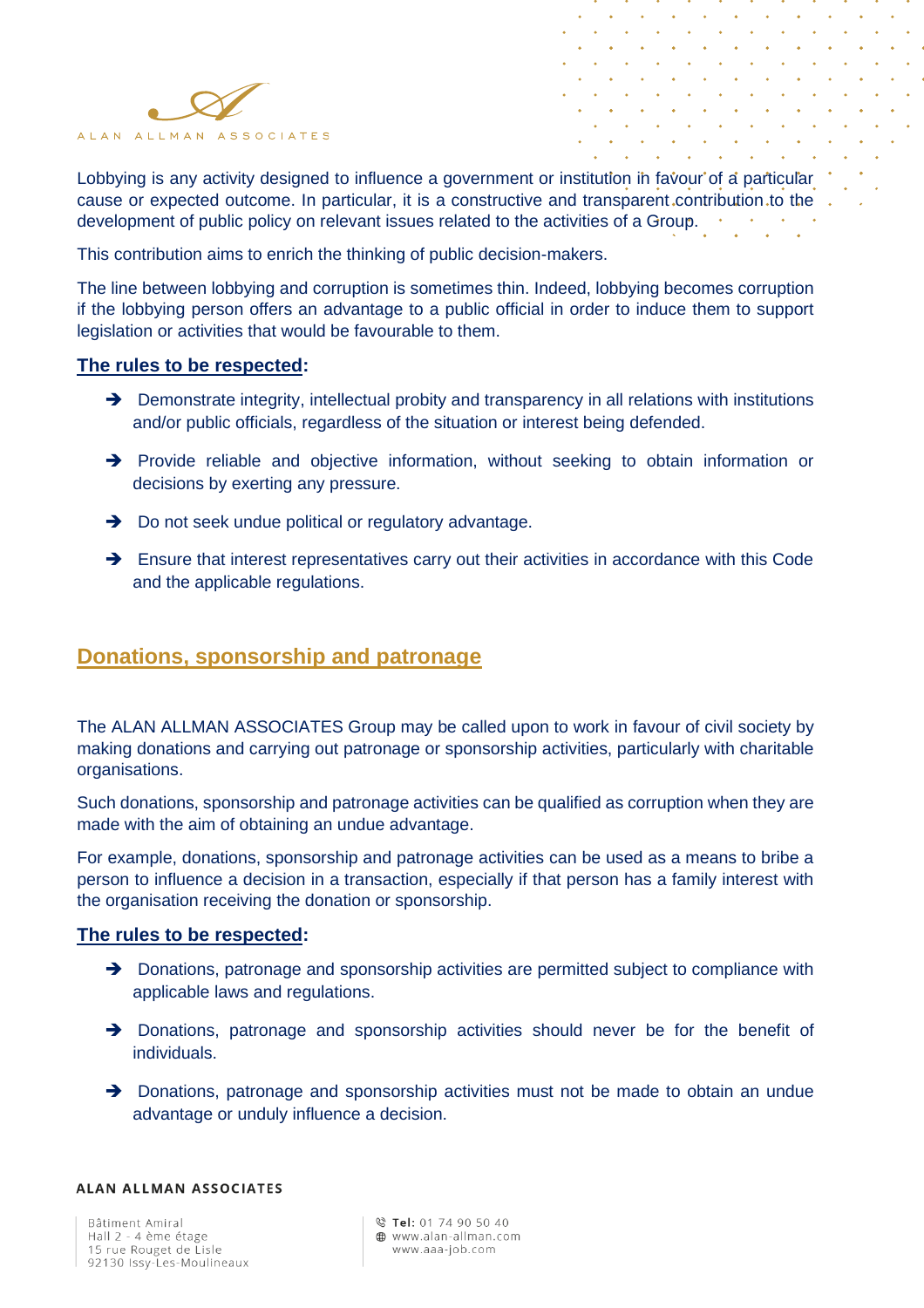



## **Funding political activities**

Political funding is any direct or indirect contribution to support a political party, candidate or elected official.

This contribution may consist of money or any other benefit such as gifts or benefits, advertising or any other partisan activity.

Political funding can be used to conceal an improper advantage in order to obtain or maintain a business transaction or relationship. In other words, funding political activities can be considered or interpreted as direct or indirect corruption.

#### **The rules to be respected:**

- → Any contribution, financial or in kind, direct or indirect, paid by the ALAN ALLMAN ASSOCIATES Group or by its Employees on its behalf to political organisations, parties or personalities is prohibited.
- → Employees must separate their personal political activities from their mission within the Group, in order to avoid any situation that could generate a conflict of interest. Of course, each Employee may take part in political activities in their own time, outside the workplace, with their own financial resources and without any reference whatsoever to belonging to the Group.

## **Acquisitions, equity investments**

When acquiring companies, acquiring assets for an entire business, acquiring equity interests, merging or setting up joint ventures, it should be ensured that the target or partner does not behave or has not behaved improperly under applicable anti-bribery laws and complies with the relevant legislation.

Indeed, in the above-mentioned transactions, the civil or criminal liability of the ALAN ALLMAN ASSOCIATES Group could be engaged and lead to significant commercial, financial and reputational repercussions.

#### **The rules to be respected:**

→ Include an anti-bribery component in due diligence processes for acquisitions, equity investments

#### **ALAN ALLMAN ASSOCIATES**

Bâtiment Amiral Hall 2 - 4 ème étage 15 rue Rouget de Lisle 92130 Issy-Les-Moulineaux © Tel: 01 74 90 50 40 **40** www.alan-allman.com www.aaa-job.com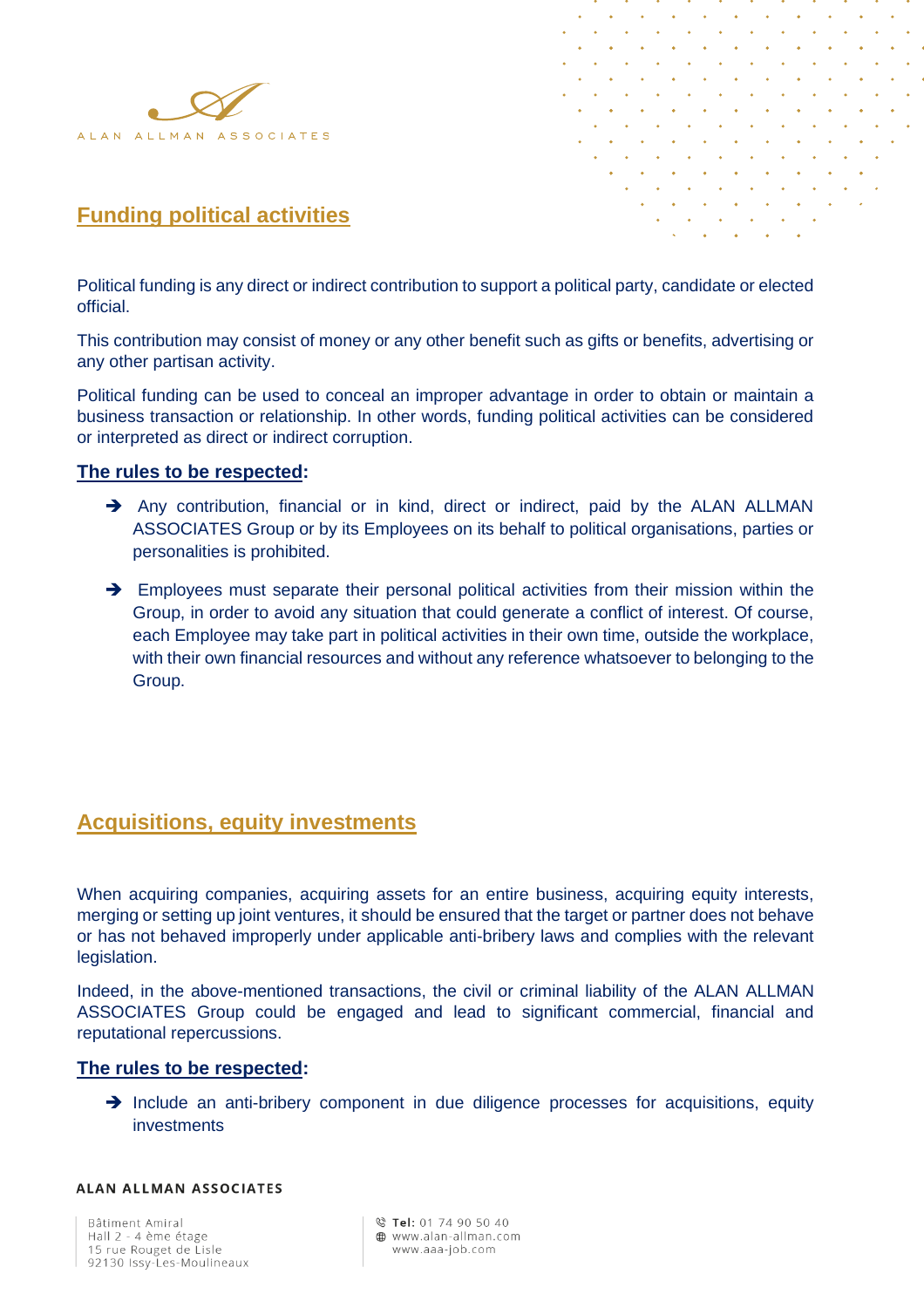

→ Include an anti-bribery clause in contracts and agreements entered into in the context of acquisitions, investments or divestitures Maintenance and accuracy of books and records

 $\alpha$ 

Books and records refer to all accounting, financial and business records. These include accounts, correspondence, summaries, books and other documents relating to the accounting, financial and commercial sphere.

In the fight against corruption, it is essential that transactions are transparent, fully documented and allocated to accounts that accurately reflect their nature.

#### **The rules to be respected:**

→ No entry in the books and records of the ALAN ALLMAN ASSOCIATES Group shall be unsubstantiated, erroneous, falsified or spurious.

## **Interpretation of and compliance with the Code**

Each ALAN ALLMAN ASSOCIATES Group Employee, as defined in the preamble, must read, understand and comply with this Code.

The Group's Ethics Committee ensures that it is disseminated and respected by employees.

For any question relating to this Code or in the event of difficulty in interpreting its application to a given situation, Employees are invited to contact their direct or indirect line manager.

- → The books and records of the Group must be a true and accurate reflection of the transactions carried out and must be prepared in accordance with applicable accounting standards and guidelines.
- ➔ The principle of separation of decision-making and payment functions must be respected, and the traceability of payments ensured.
- **→** All controls and approval procedures in place within the Group should be applied.
- → Documentation should therefore be kept to demonstrate the appropriateness of the services concerned and the corresponding payments.

#### **ALAN ALLMAN ASSOCIATES**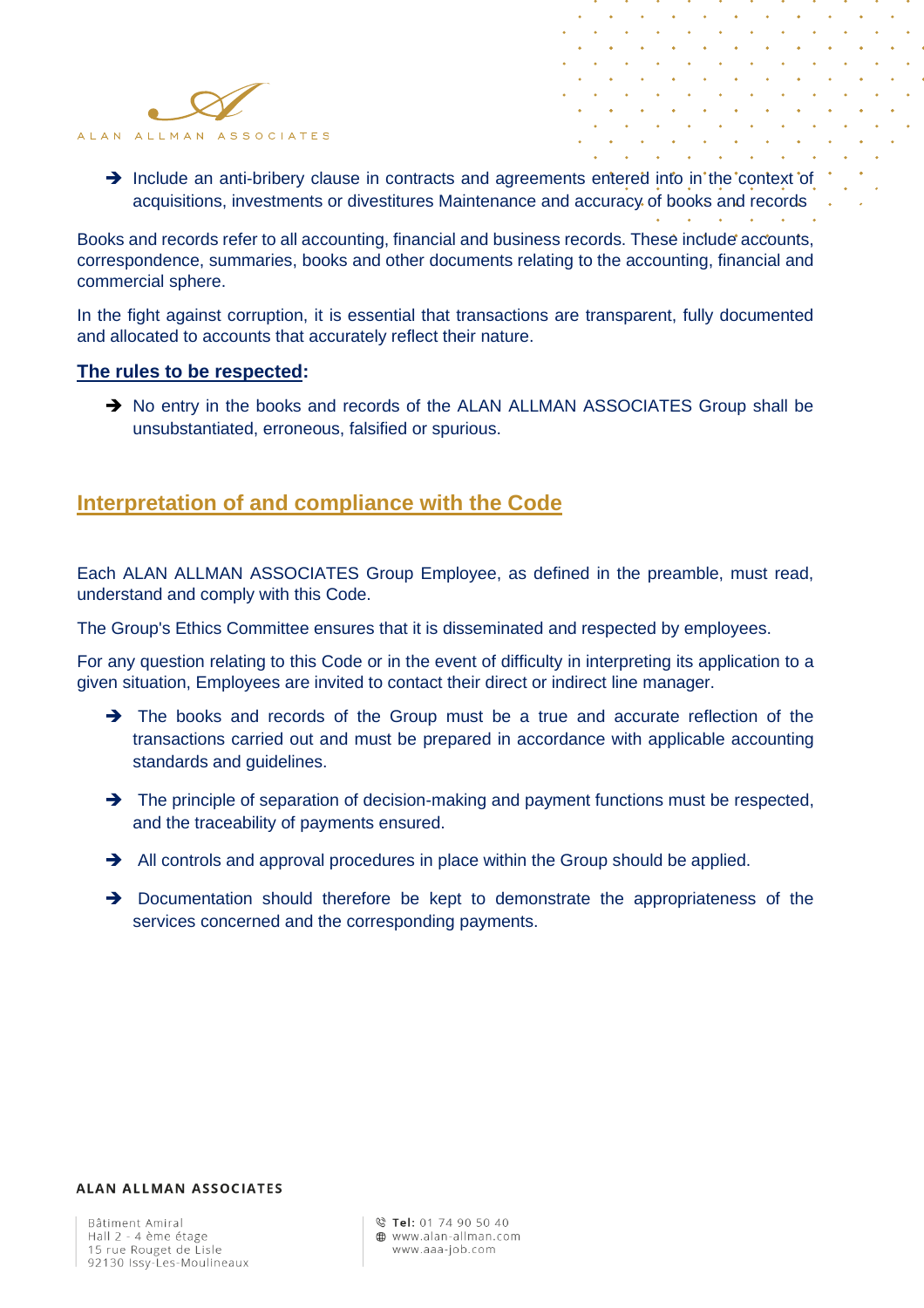

## **COMPLIANCE WITH THE ANTI-CORRUPTION CODE AND APPLICABLE SANCTIONS**

## **The whistleblowing system**

The ALAN ALLMAN ASSOCIATES Group has set up a whistleblowing system aimed at strengthening the means of expression of all Employees so that they can report the existence of conduct or situations contrary to this Code.

While direct or indirect recourse to the hierarchy is always possible, the whistleblowing system offers employees enhanced protection in the event of a report being made.

Within the framework of this system, whistleblowing is brought to the attention of the Legal Department of ALAN ALLMAN ASSOCIATES.

A whistleblowing alert should include at least the following information:

- ➔ The identity, role and contact details of the whistleblower;
- → The identity, role and contact details of the persons on whom the whistle is being blown,
- → The facts reported, illustrating the question that was the subject of the whistleblowing alert.

This information can be provided as follows:

→ By post (marked "Strictly Confidential") to the following address:

Alan Allman Associates Legal Department 9-15 rue Rouget de Lisle 92130 Issy-les-Moulineaux

**→**By e-mail to the following address: [compliance@alan-allman.com](mailto:compliance@alan-allman.com)

The protection afforded to the whistleblower is guaranteed as long as the whistleblower has acted in good faith and in a disinterested manner.

Information identifying the whistleblower may not be disclosed, except to the judicial authority, without the whistleblower's consent. Conversely, information identifying the accused person may not be disclosed, except to the judicial authority, without having established the validity of the alert.

#### **ALAN ALLMAN ASSOCIATES**